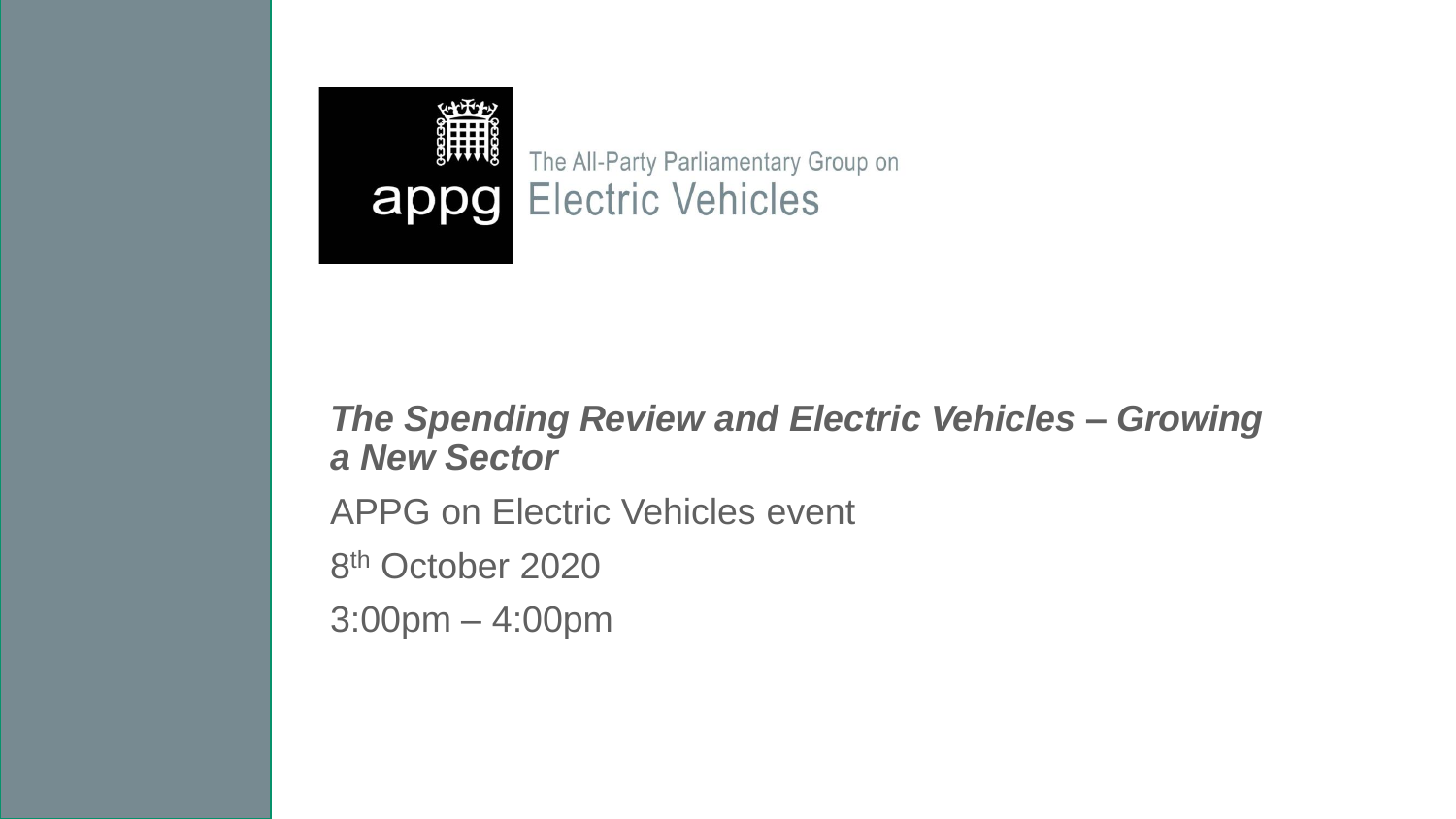## **AGENDA**

• **Matt Western MP (Lab),** Chair of the APPG on Electric Vehicles – opening remarks

The All-Party Parliamentary Group on **Electric Vehicles** 

appd

- **Stephen Gifford, Chief Economist at Faraday Institution**, on expected demand for electric vehicles in the UK and the key role of policy in the transition.
- **Peter Stephens, Head of UK External & Government Affairs at Nissan GB and Chair of Electromobility UK (EMUK),** on vehiclerelated incentives requiring consideration in the spending review
- **Daniel Brown, Policy Manager at the REA** on key asks of Government from the EV charging infrastructure sector in the spending review
- **Neil Durno, Infrastructure Segment Manager at Hitachi ABB Power Grids,** on infrastructure required for the decarbonisation of heavier goods vehicles, coaches and buses, and maritime.

Followed by Q&A with delegates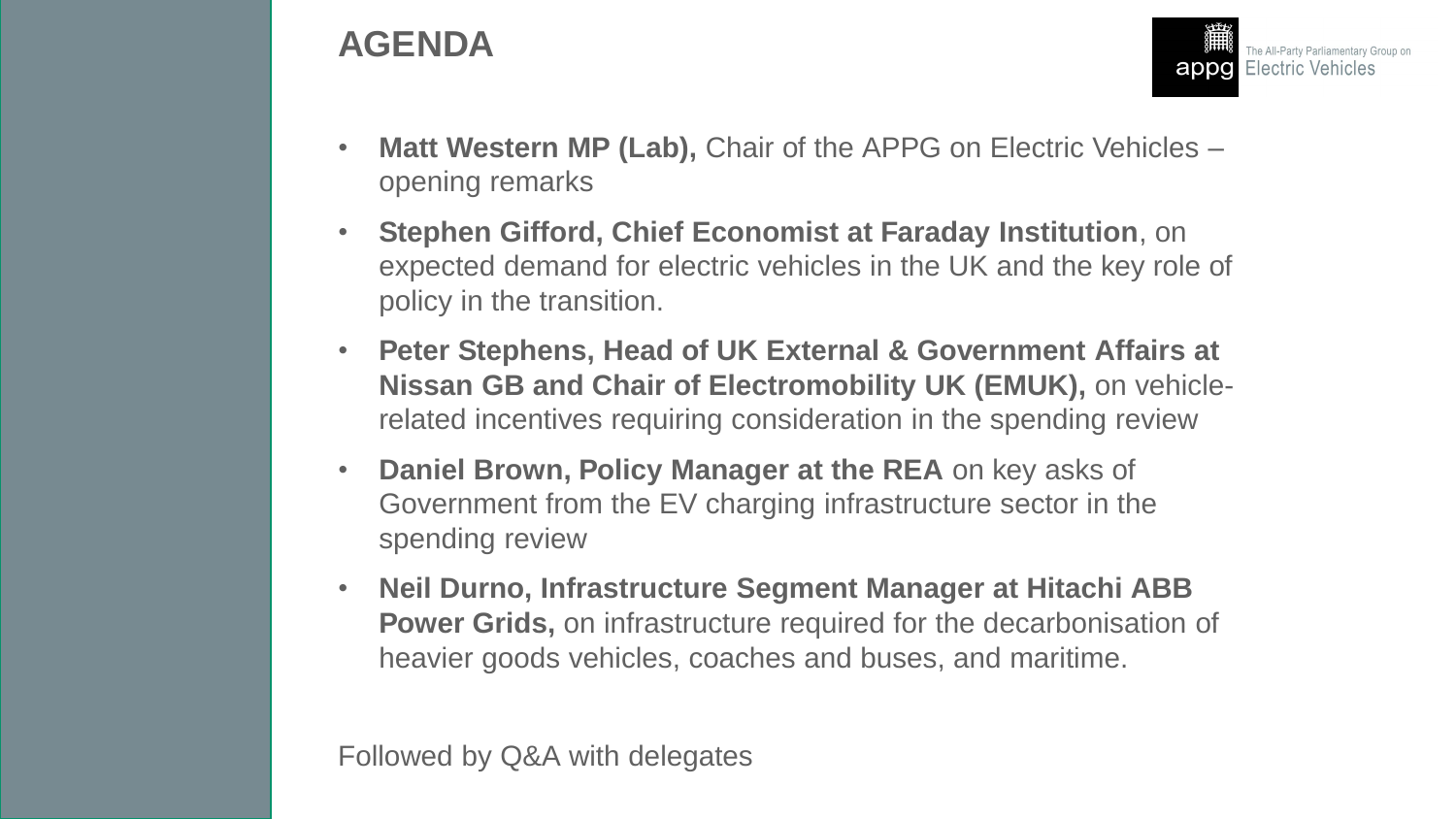

## **Key points**

- Meeting to be held under Chatham House rules
- Meeting has been kept primarily to Parliamentarians and staff
- Time for open Q&A from the floor has been allocated at the end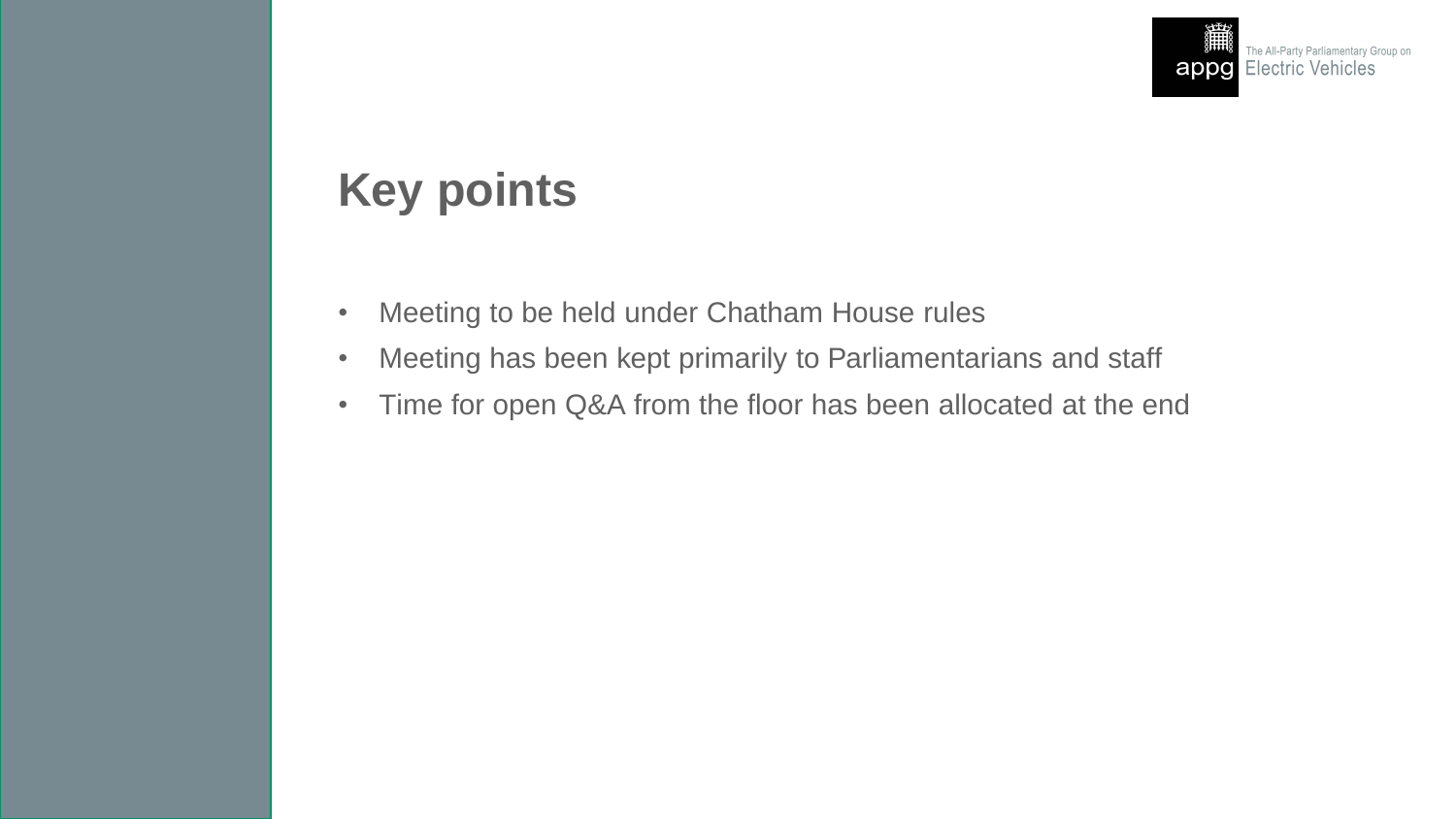

## **Opening remarks from Matt Western MP (Lab),** Chair of the APPG on Electric Vehicles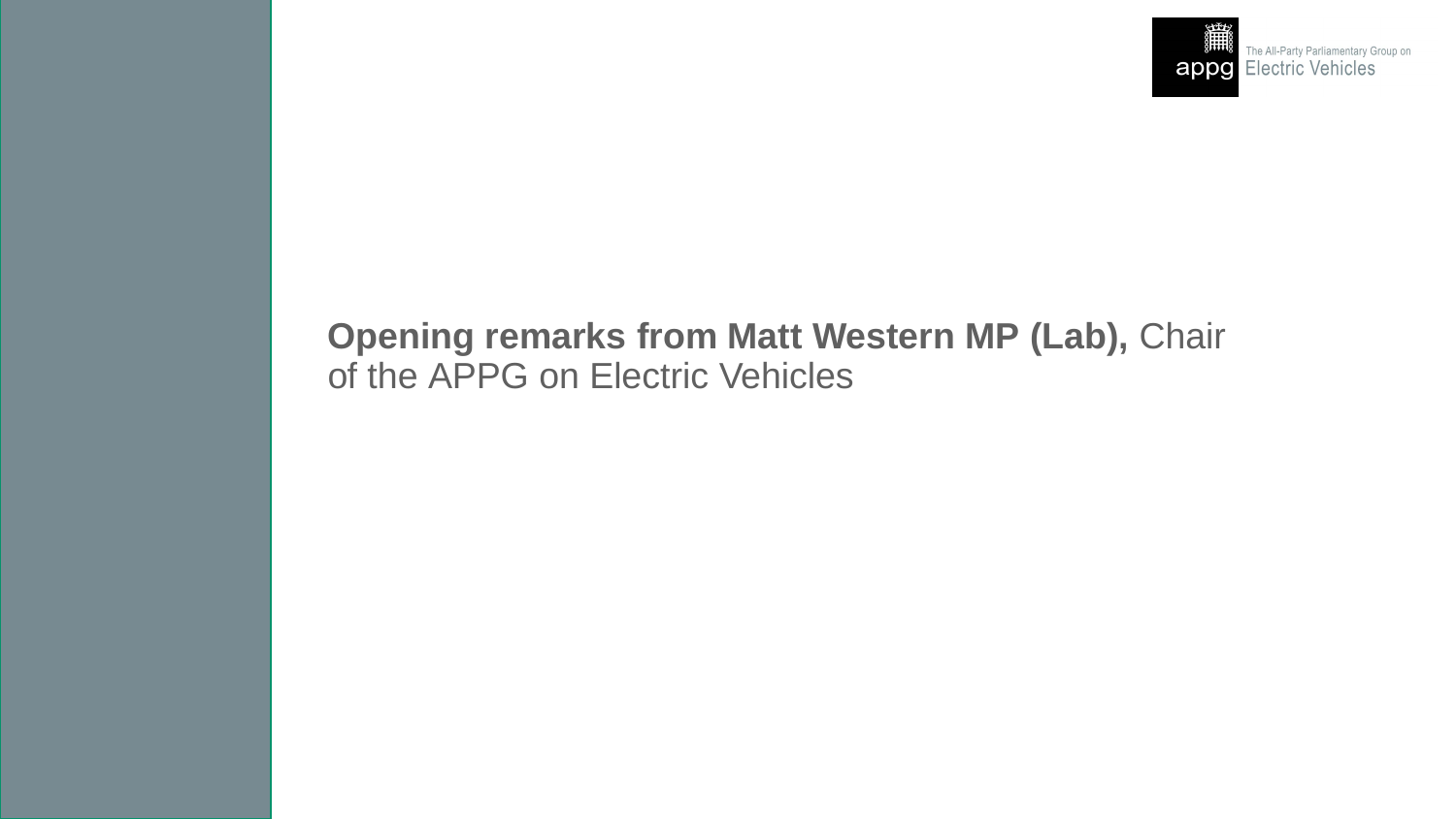

## **Stephen Gifford, Chief Economist at Faraday Institution**, on expected demand for electric vehicles in the UK and the key role of policy in the transition.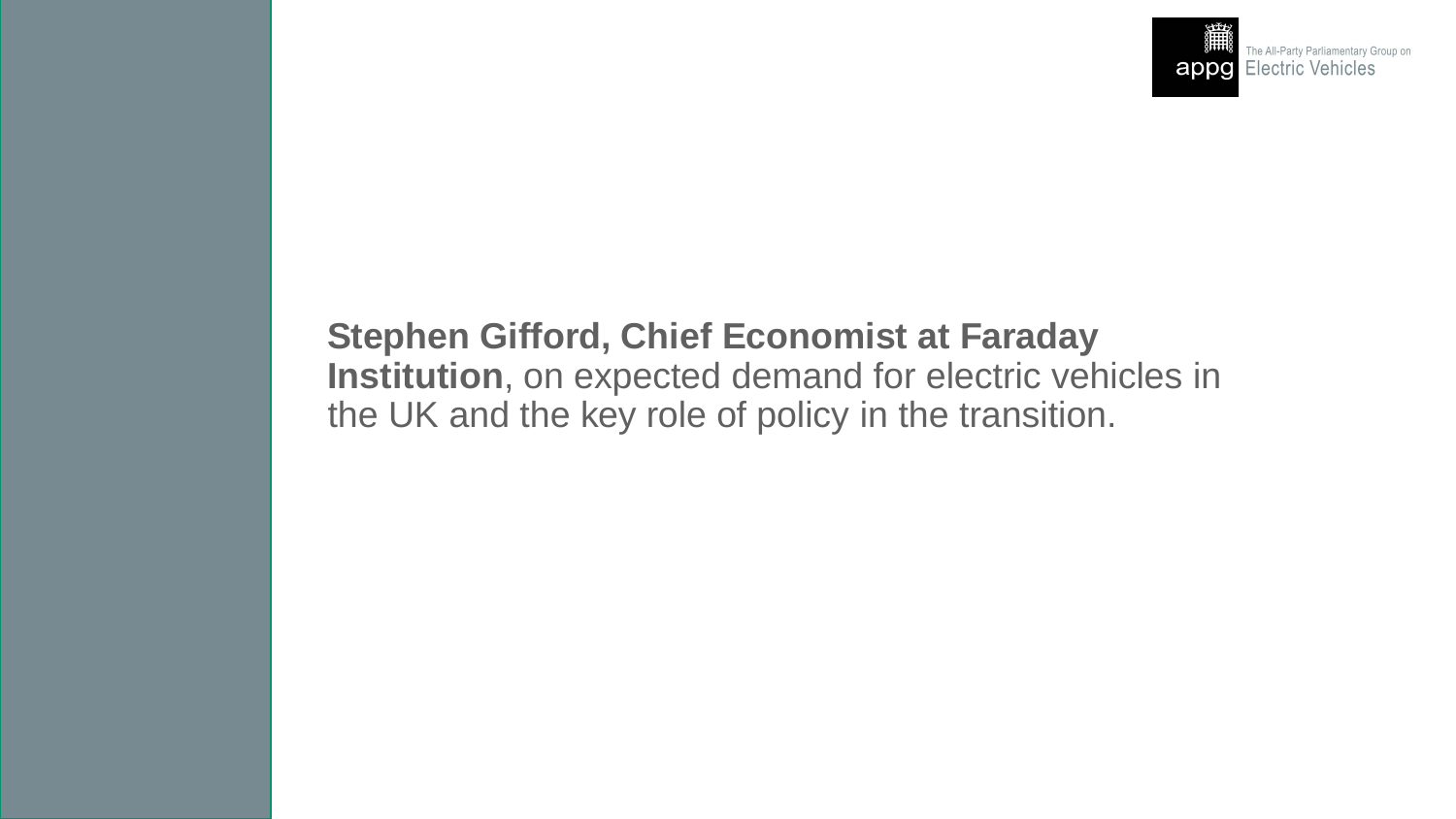

# EV & Gigafactory Developments

All-Party Parliamentary Group on Electric Vehicles

Stephen Gifford, Chief Economist October 2020

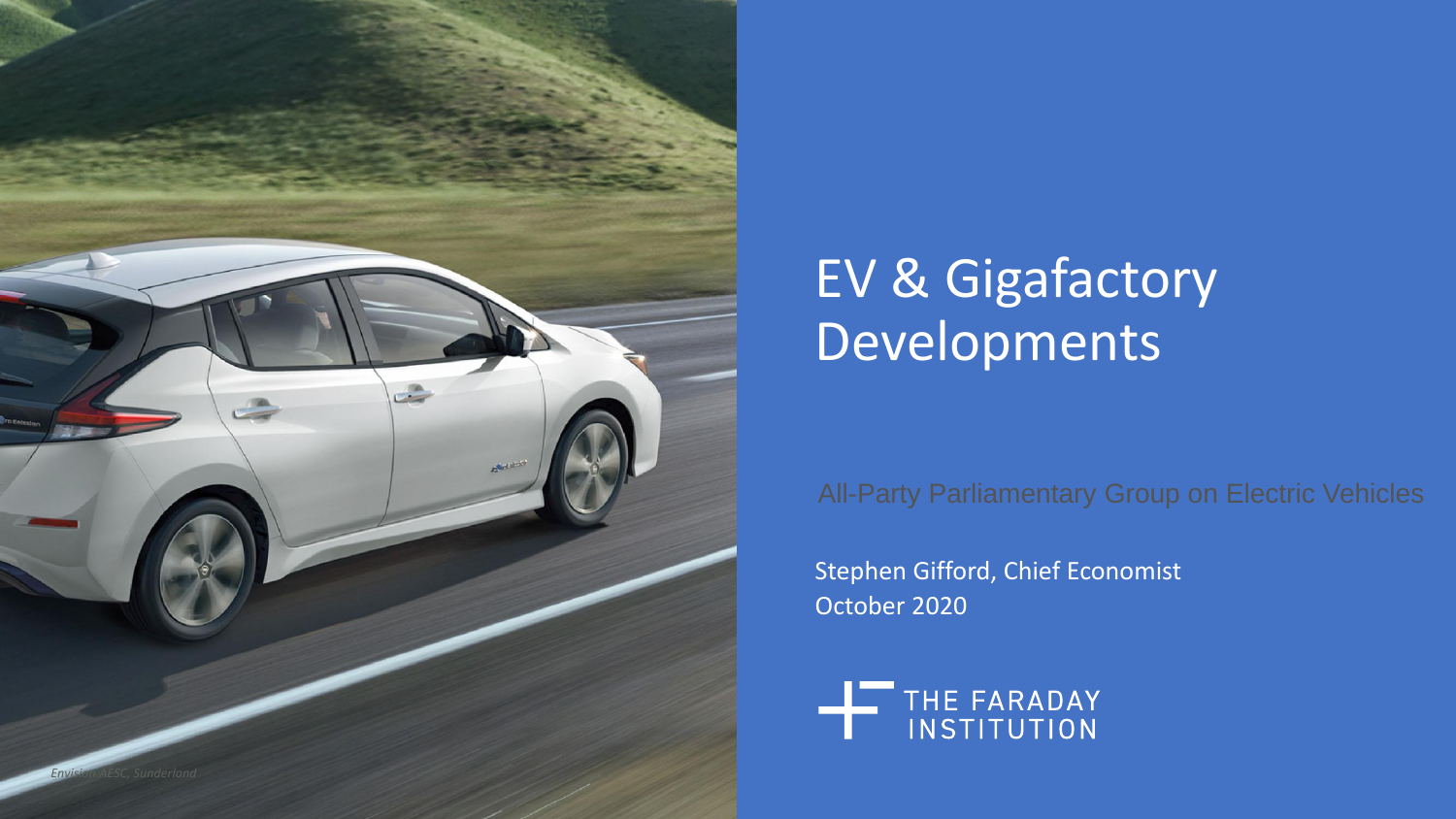7

### **UK EV Demand**

- Central scenario that the UK will be producing nearly 1.6 million EVs per year by 2040
- UK currently exports about 80% of domestically produced vehicles



### UK EV and Total Vehicle Production to 2040 **Battery manufacturing supply**

### **UK EV Battery Supply**

- UK manufacturing supply of 140 GWh pa by 2040
- Support 7 Gigafactories by 2040 (20 GWh each)

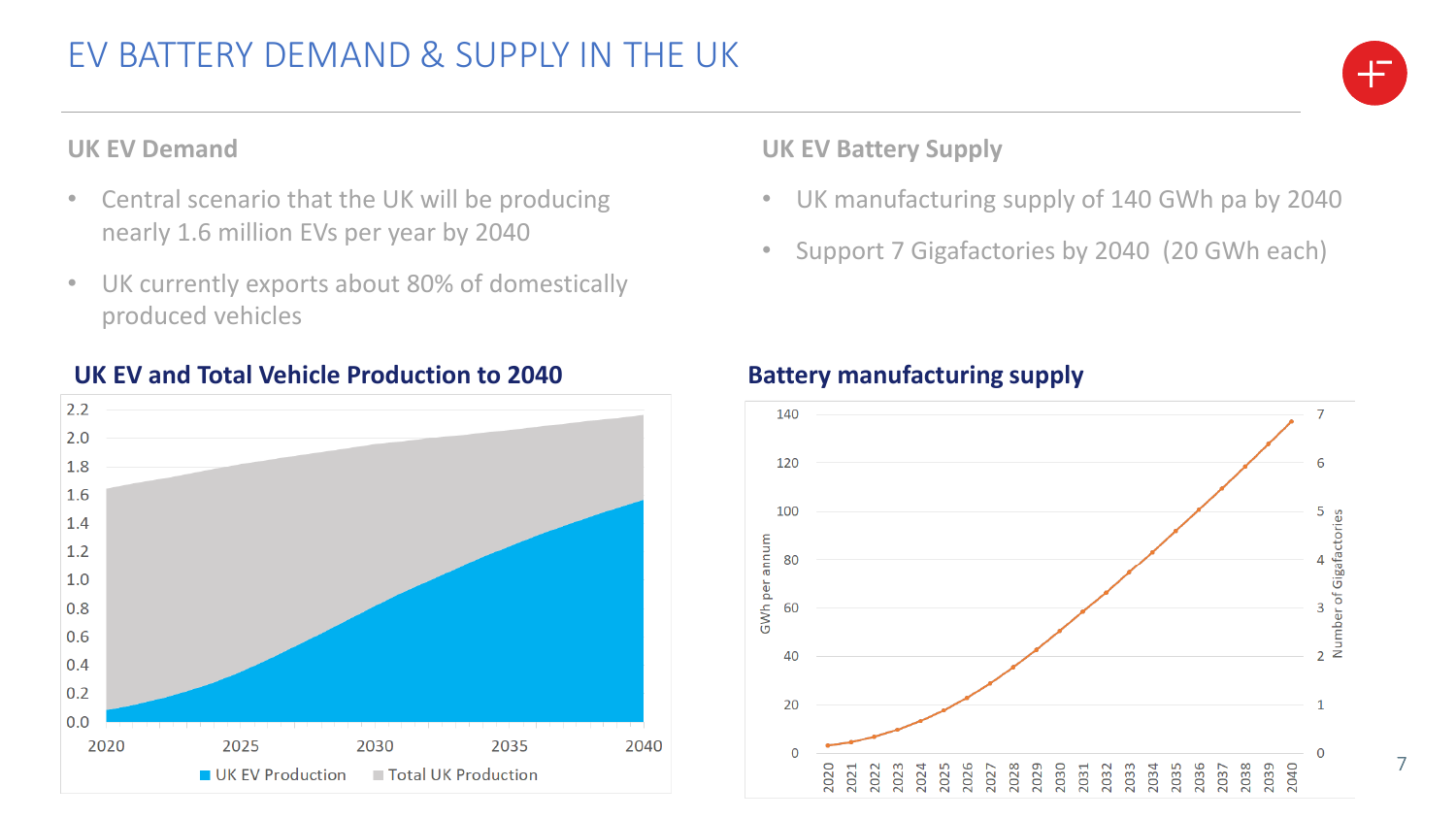

• 7 Gigafactories would mean around 78,000 new battery manufacturing jobs in the UK



### **New jobs in battery manufacturing Total UK automotive industry**

Total UK automotive industry of 220,000 jobs

- 78,000 new battery manufacturing jobs
- 32,000 jobs remaining in ICE vehicle production
- 110,000 jobs remaining in manufacturing serving both ICE and EV production

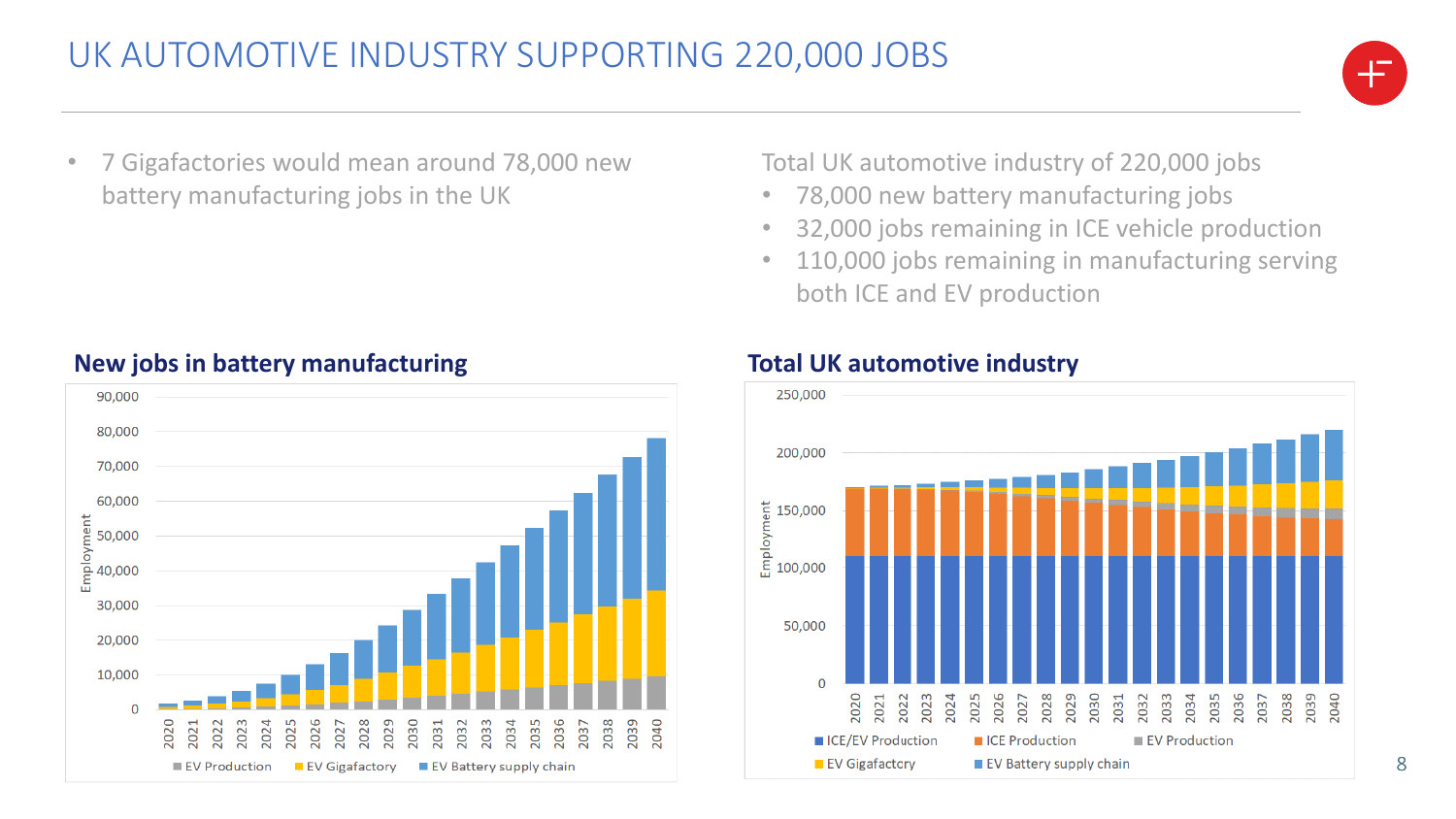

### **European Gigafactories**

- British Volt, St Athan (South Wales) plans for a 35 GWh capacity plant
- CATL (Germany) plant with 60 GWh capacity by 2026
- LG Chem (Poland) with capacity of 70 GWh
- Northvolt (Sweden) with capacity of 32 GWh by 2024

### **European lithium-ion battery capacity ramp-up to 2030**

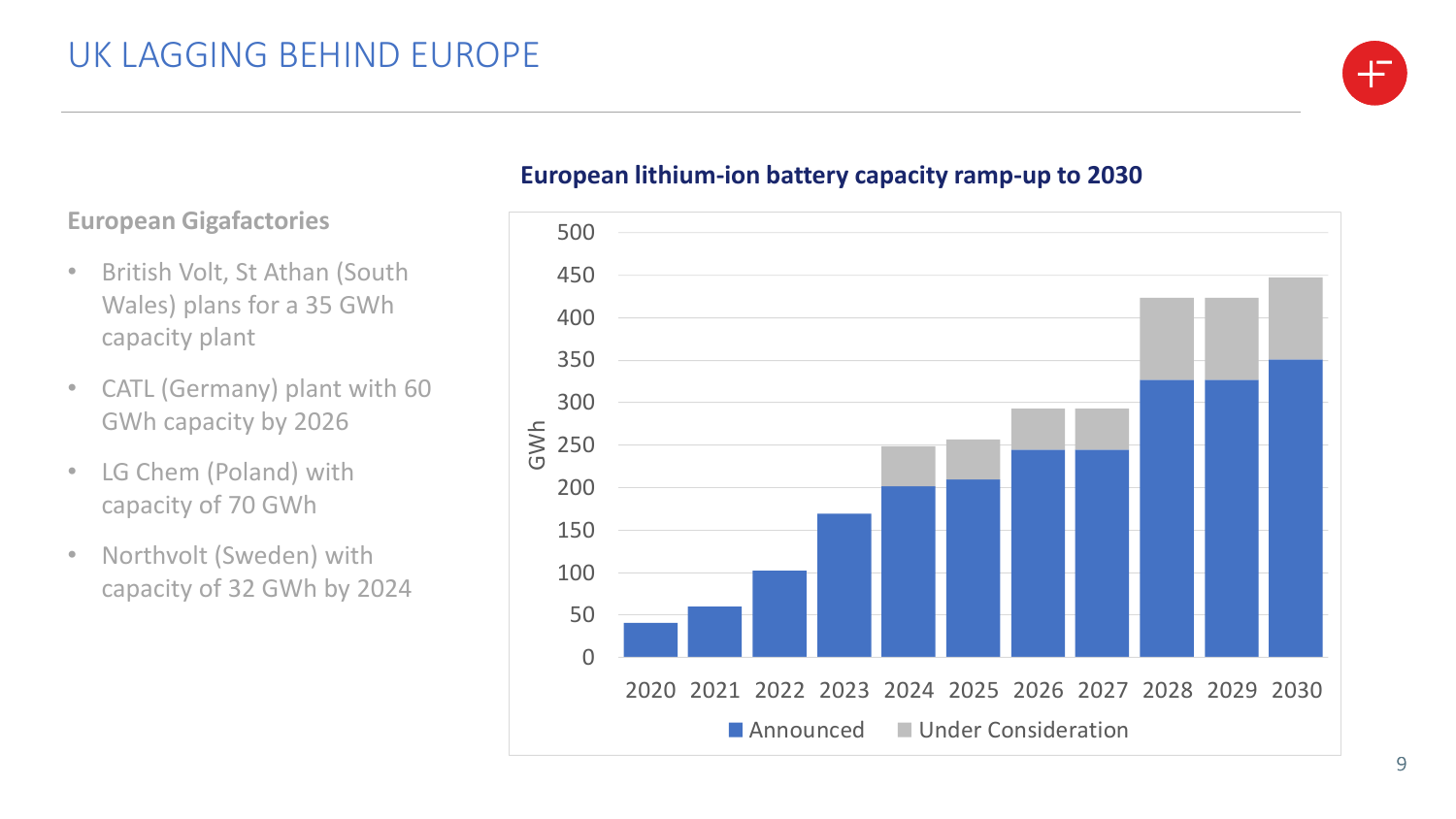

- Major automotive market
- Strong existing export markets
- 4<sup>th</sup> highest battery demand in the world by 2025
- Productive, skilled, flexible labour
- Competitive energy & clean energy
- Supply chain strengths
- Financial incentives
- Ease of doing business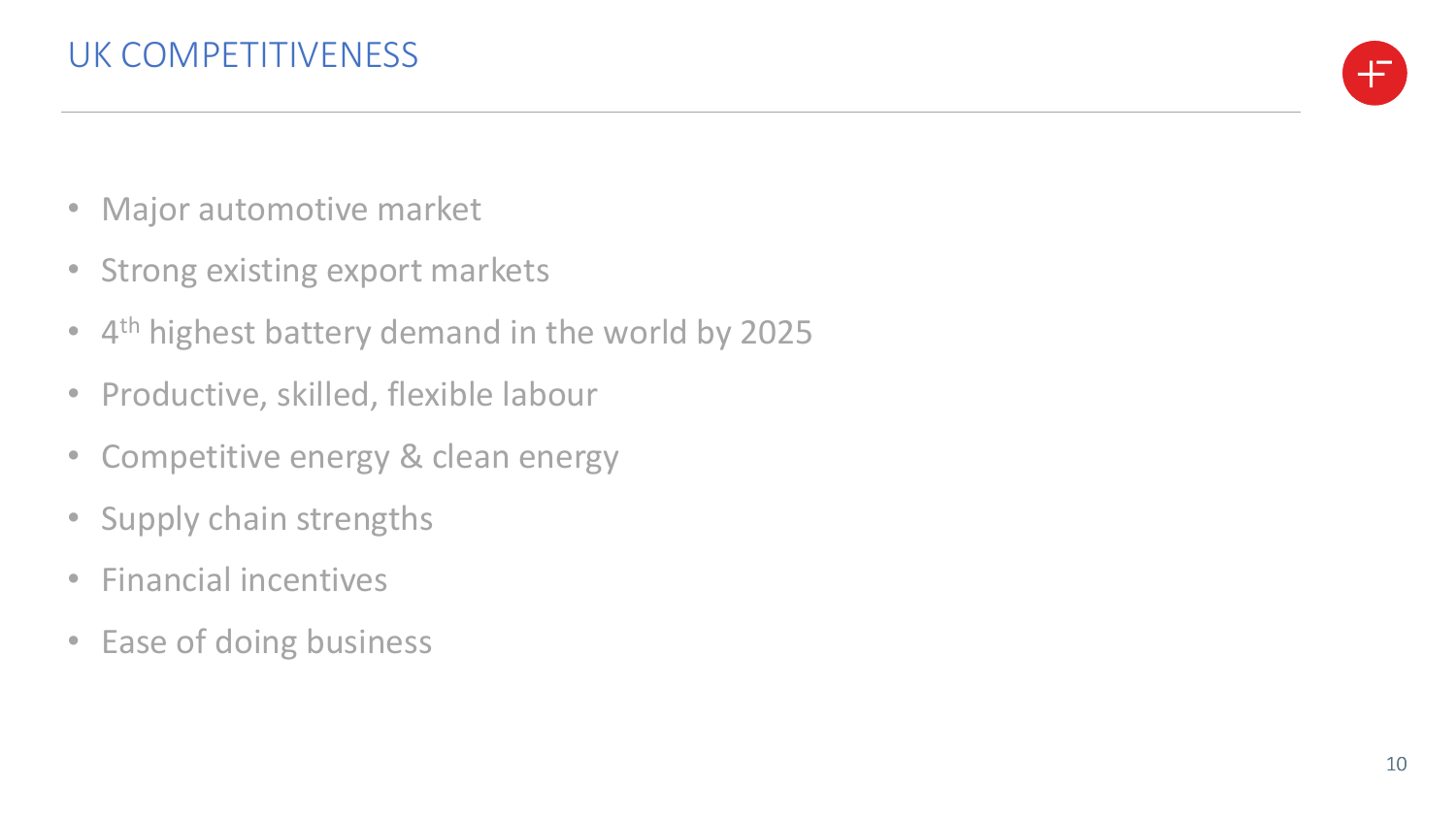

## **Peter Stephens, Head of UK External & Government Affairs at Nissan GB and Chair of Electromobility UK (EMUK),** on vehicle-related incentives requiring consideration in the spending review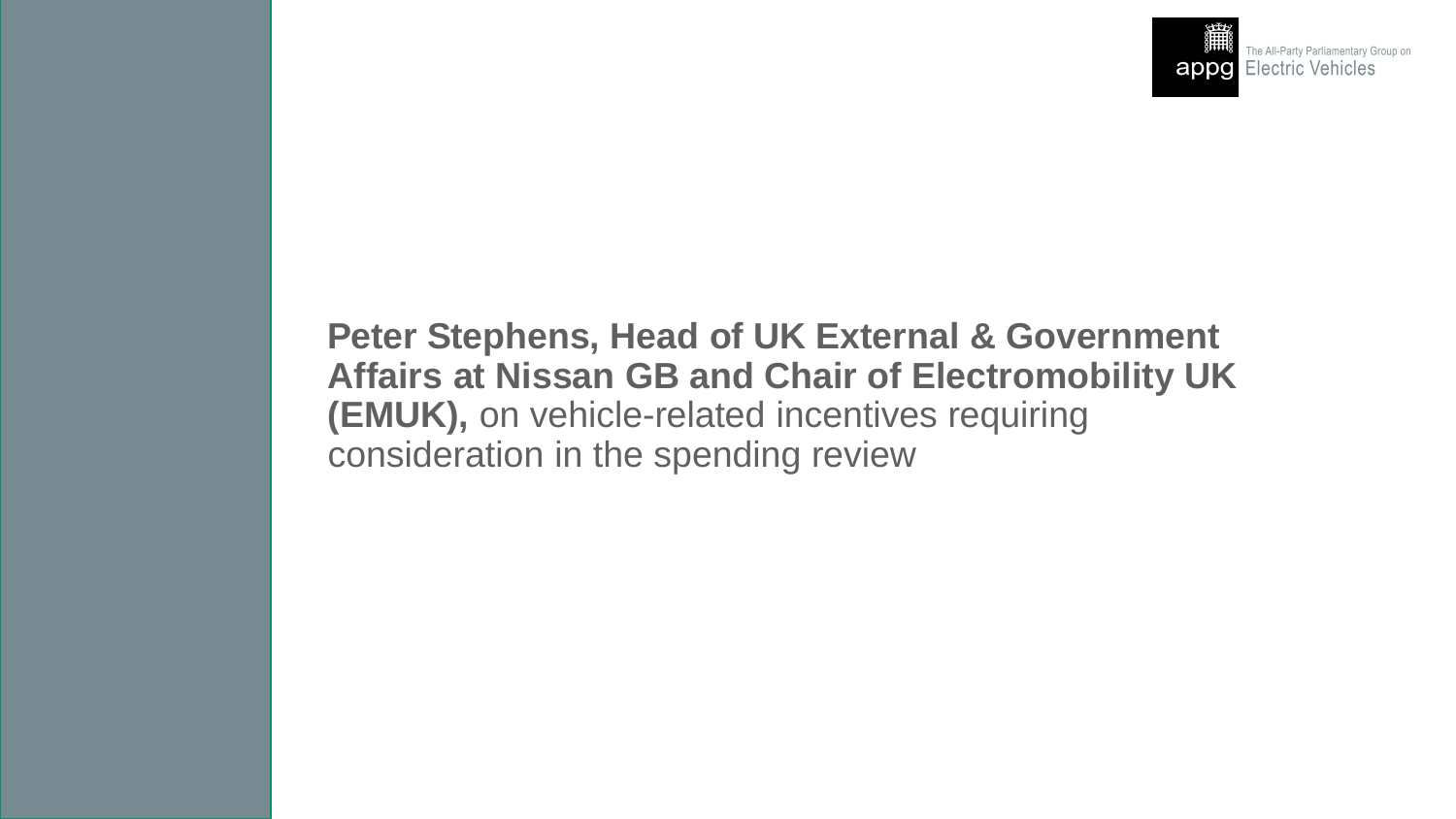

## **Daniel Brown, Policy Manager at the REA** on key asks of Government from the EV charging infrastructure sector in the spending review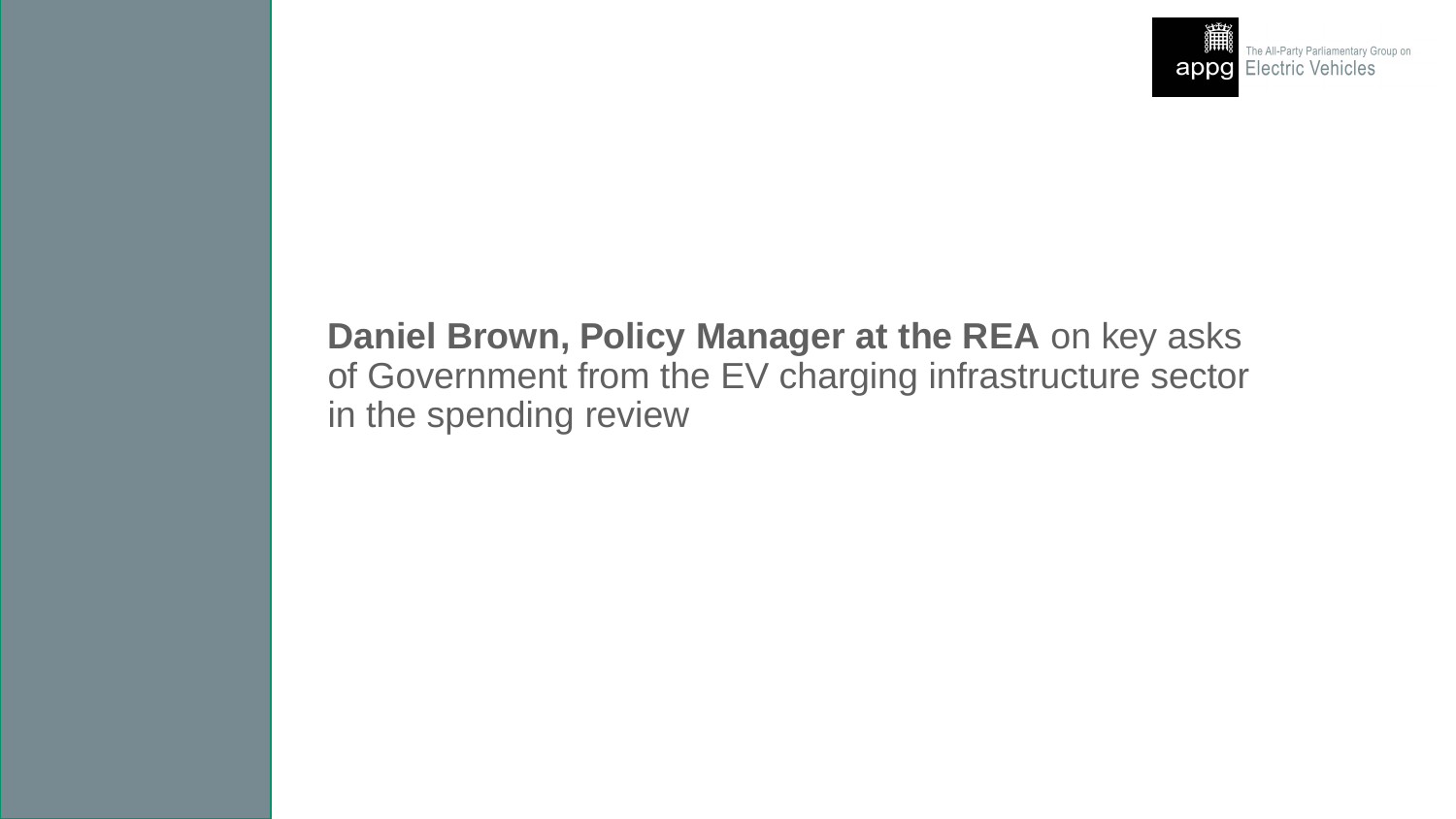### **EV Homecharge Scheme (EVHS)**

- Critical support measure that requires reform but should be maintained
- £350 towards the cost of a chargepoint and installation

### **Workplace Charging Scheme (WCS)**

- Also important incentive for employers
- £350 contribution towards costs

## **On-street Residential Chargepoint Scheme (ORCS)**

• Up to 75% of the cost covered for a local authority to install a charge point to a driver without off-street parking

### **Vision for more engaged local authorities and tenders**

• Nottingham has lend on an EV charging tender which should be replicated and supported by central Government

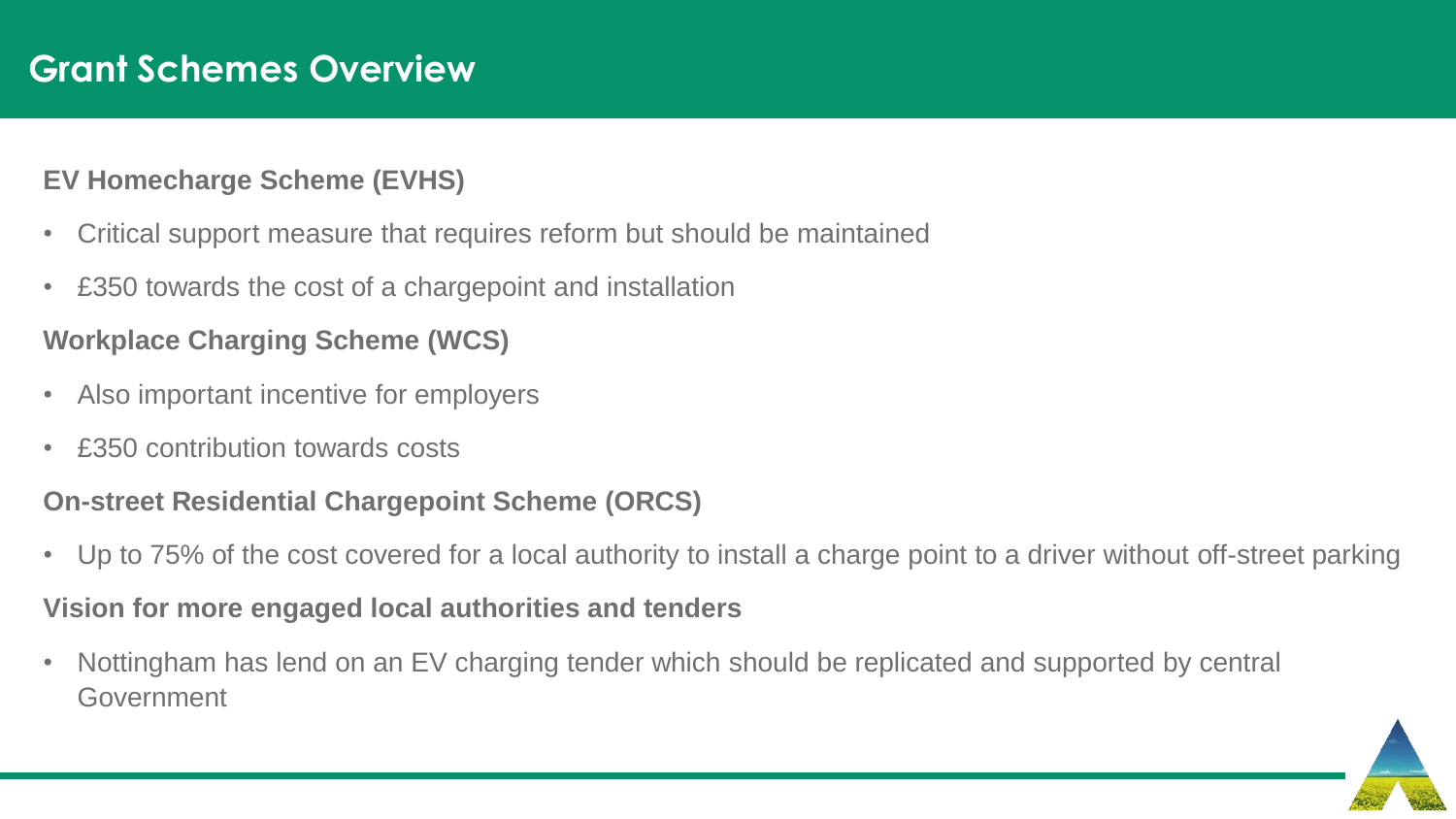OLEV released vision for 6,000 rapid charge points (~150kW+) to be deployed at MSAs and across the SRN in England ('Project Rapid')

Spring Budget Government sat aside a £500m 'Rapid Charging Fund' which will support electrical grid upgrades to facilitate this vision ('Rapid Charging Fund')

Key considerations:

- Assign the deployment of this Fund, and ownership of the subsequent assets, to an armslength Authority.
- Ensure coverage at every site, existing and new
- Welcome the contribution of private capital and lease out capacity to developers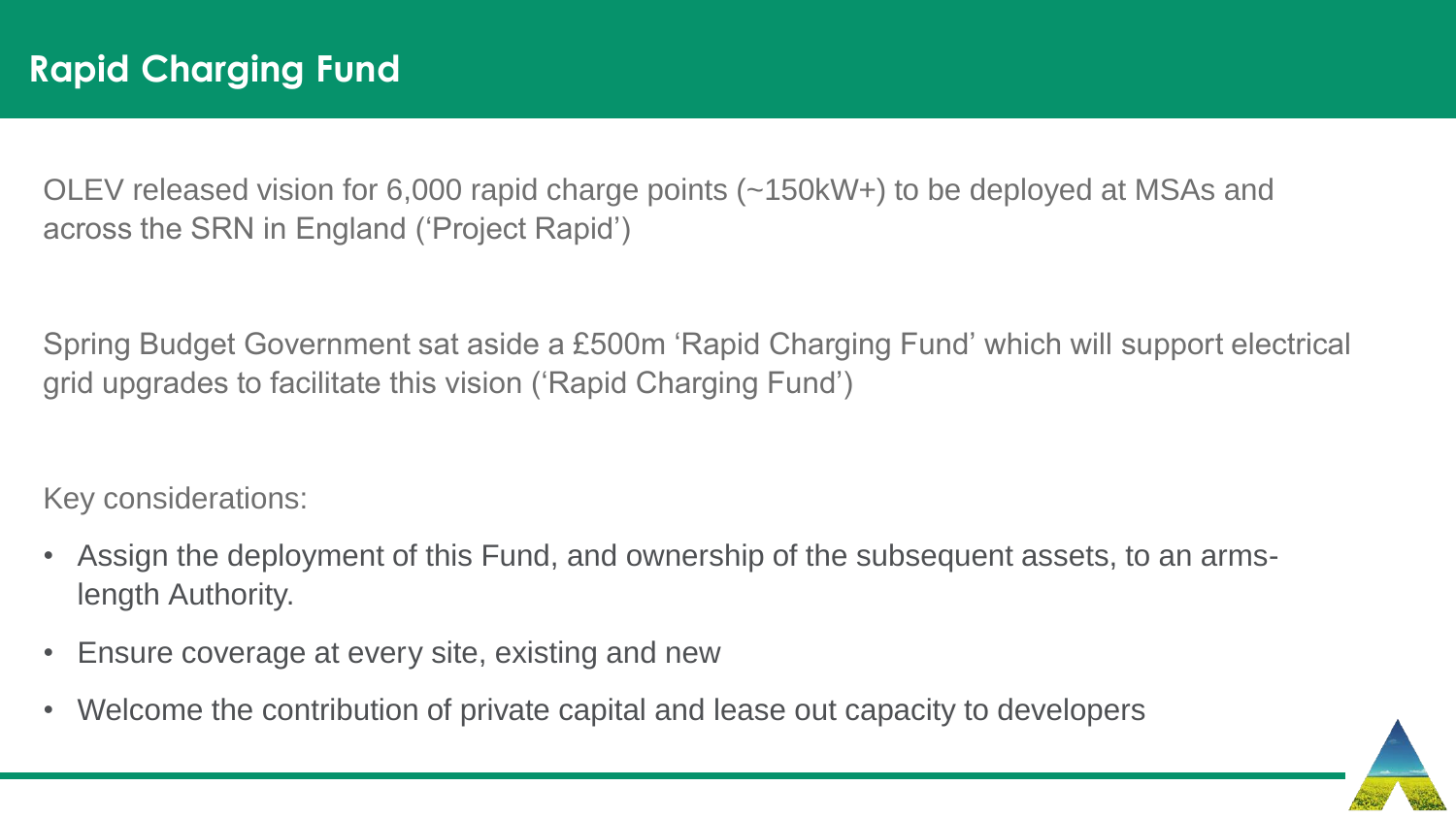

## **Neil Durno, Infrastructure Segment Manager at Hitachi ABB Power Grids,** on infrastructure required for the decarbonisation of heavier goods vehicles, coaches and buses, and maritime.